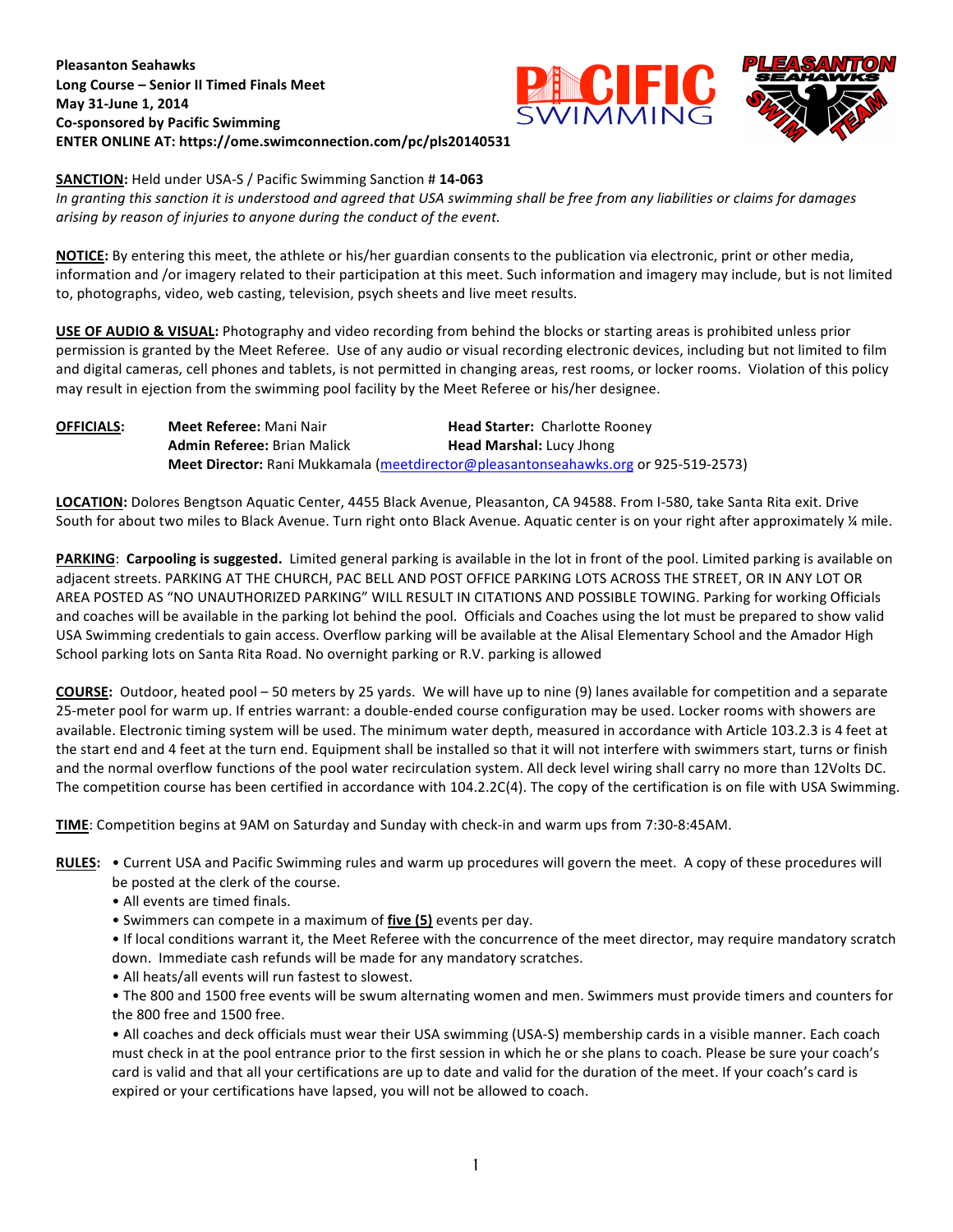**UNACCOMPANIED SWIMMERS & RACING STARTS:** Any USAS athlete-member competing at the meet must be accompanied by a USA Swimming member-coach for the purposes of athlete supervision during warm-up, competition and warm-down. If a coachmember of the athlete's USAS Club does not attend the meet to serve in said supervisory capacity, it is the responsibility of the swimmer or the swimmer's legal guardian to arrange for supervision by a USA Swimming member-coach. The Meet Director or Meet Referee may assist the swimmer in making arrangements for such supervision; however, it is recommended that such arrangements be made in advance of the meet by the athlete's USAS Club Member-Coach. The swimmer must be certified by a USA Swimming member coach as being proficient in performing a racing start or must start each race from within the water. It is the responsibility of the swimmer or the swimmer's legal guardian to ensure compliance with this requirement.

**RESTRICTIONS:** •Smoking and the use of other tobacco products is prohibited on the pool deck, in the locker rooms, in spectator

- seating, on standing areas and in all areas used by swimmers during the meet and meet warm up periods.
- Sale and the use of alcoholic beverages is prohibited in all areas of the meet venue.
- All shelters must be properly secured. No glass containers are allowed in the meet venue.
- No propane heaters, containers or similar devices including gas powered generators other than those provided for the snack bar or meet operations are allowed in any areas of the meet venue.
- Except where venue facilities require otherwise, changing into or out of swimsuits other than in locker rooms or other designated areas is not appropriate and is strongly discouraged.

**ELIGIBILITY:** • Swimmers must be current members of USA-S and enter their name and registration number on the meet entry card as they are shown on their Registration Card. If this is not done it may be difficult to match the swimmer with the registration and times database. The meet host must check all swimmer registrations against the SWIMS database and if not found to be registered, the Meet Director shall accept the registration at the meet (a \$10 surcharge will be added to the regular registration fee). Duplicate registrations will be refunded by mail.

- Entry times submitted for this meet will be checked against a computer database and may be changed in accordance with Pacific Swimming entry time verification procedures.
- Swimmers 13 & Over are eligible to compete without proof of time. Swimmers should enter their best time in an event.
- Swimmers 11-12 years must meet the SR-II time standard and will be subject to proof to time using the USA SWIMS database.

• Disabled swimmers are welcome to attend this meet and should contact the meet director or Meet Referee regarding special accommodations on entry times and seeding per Pacific Swimming policy.

# **ONLINE ENTRIES:** The deadline for online entry is 11:59PM, Wednesday, May 21, 2014. Go to

https://ome.swimconnection.com/pc/pls20140531 and follow entry instructions. You will receive confirmation of acceptance into the meet at time of payment. This confirmation should be brought to the meet as proof of entry. Swim connection, LLC charges a processing fee for this service of \$1 per swimmer plus 5% of the entry fees. The processing fee is a separate fee from the meet entry fee. Entering online is a convenience, is completely voluntary, and is in no way required or expected of a swimmer by Pacific Swimming.

MAILED OR HAND DELIVERED ENTRIES: Entries must be on the attached consolidated entry form. Forms must be filled out completely and printed clearly with swimmers best time. Entries must be postmarked, Monday, May19, 2014. No late entries will be accepted. No refunds will be made, except for mandatory scratches. Entries may be hand delivered to the address below and must be received no later than Wednesday, May 21, 2014.

**ENR FEES:** \$5.50 per individual event, plus \$10.00 participation fee per swimmer. Entries will be rejected if payment is not sent at time of request.

### **Make check payable to: Pleasanton Seahawks**

Mail: Checks should be mailed or delivered by hand along with the attached consolidated entry form to:

PLS Swim Meet C/o Anna Umansky 1558 Trimingham Dr Pleasanton CA 94566

**CHECK-IN:** The meet will be deck seeded. Swimmers must check in at the clerk of the course. Check in will open at 7:30 A.M. each morning. Close of check in for all events shall be no more than 60 minutes before the estimated time of the start of the first heat of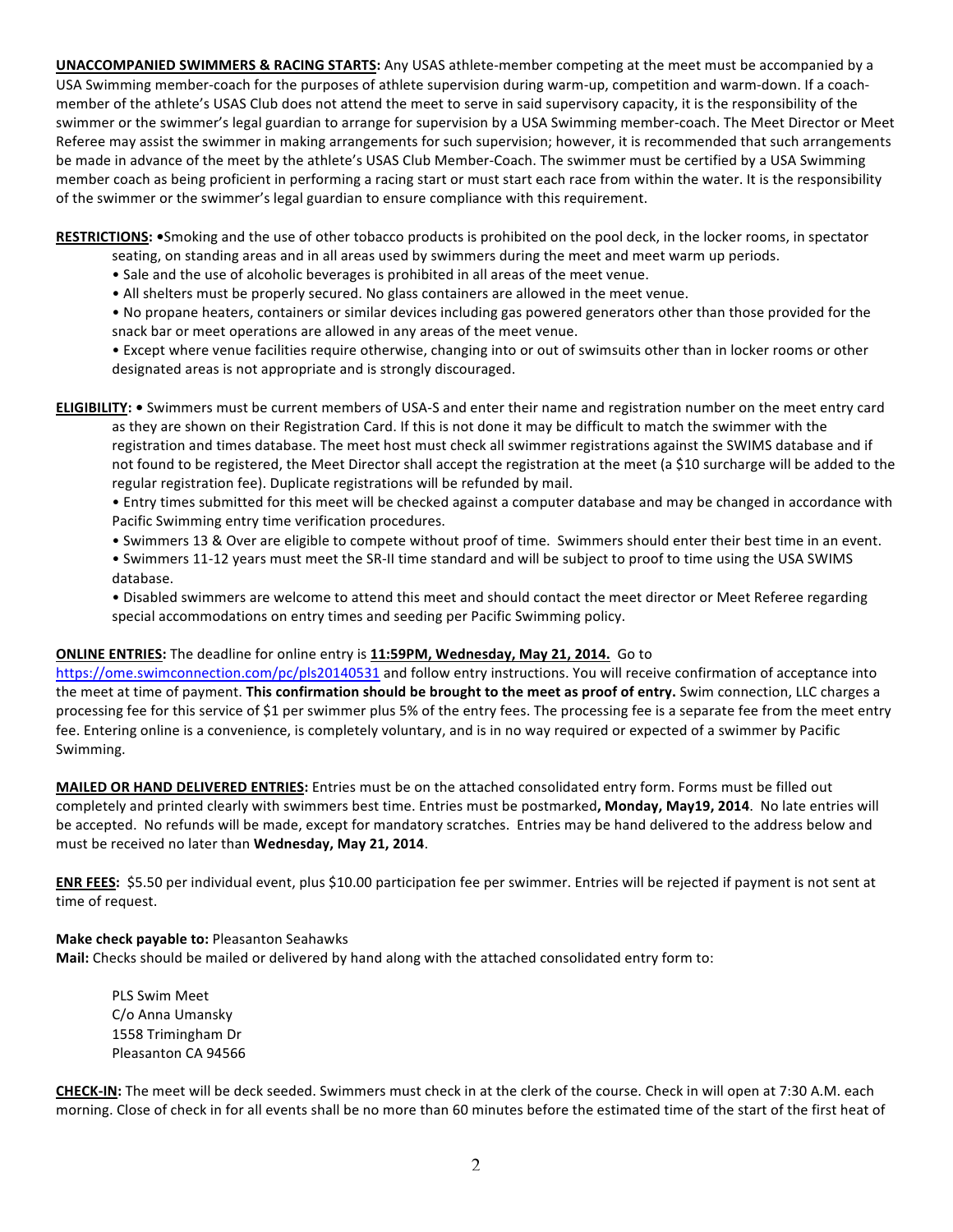the event. No event shall be closed more than 30 minutes before the scheduled start of the session. Swimmers who do not check in for that event will not be allowed to compete in the event.

**SCRATCHES:** Pacific Swimming rule Section 3.B.5.b.3 will be enforced. Any swimmer who has checked in for an individual event and fails to swim that event will be barred from competing in the next individual event in which the swimmer is entered in this meet. The penalty will not apply if the swimmer scratch before the event is seeded or if the referee accepts proof that the failure was caused by illness, injury or other circumstances beyond the control of the swimmer.

**AWARDS: NONE.** 

ADMISSION: Free. A meet program will be available for a reasonable cost.

HOSPITALITY & SNACK BAR: Lunch will be provided for coaches and meet officials. Timers will be provided with refreshments and light snacks. A full snack bar will be in operation during the meet

### **SCHEDULE OF EVENTS:**

| SATURDAY, MAY 31, 2014 |                 |        |  |  |  |  |  |  |
|------------------------|-----------------|--------|--|--|--|--|--|--|
| <b>Women's</b>         | <b>EVENT</b>    | Men's  |  |  |  |  |  |  |
| Event #                |                 | Event# |  |  |  |  |  |  |
|                        | <b>200IM</b>    | 2      |  |  |  |  |  |  |
| 3                      | <b>200 Free</b> |        |  |  |  |  |  |  |
| 5                      | 100 Back        | 6      |  |  |  |  |  |  |
|                        | 200 Breast      | 8      |  |  |  |  |  |  |
| q                      | <b>200 Fly</b>  | 10     |  |  |  |  |  |  |
| 11                     | 50 Free         | 12     |  |  |  |  |  |  |
| 13                     | <b>800 Free</b> | 14     |  |  |  |  |  |  |

| <b>SUNDAY, JUNE 01, 2014</b> |                  |        |  |  |  |  |  |  |
|------------------------------|------------------|--------|--|--|--|--|--|--|
| <b>Women's</b>               | <b>EVENT</b>     | Men's  |  |  |  |  |  |  |
| Event#                       |                  | Event# |  |  |  |  |  |  |
| 15                           | 400 IM           | 16     |  |  |  |  |  |  |
| 17                           | 100 Breast       | 18     |  |  |  |  |  |  |
| 19                           | <b>400 Free</b>  | 20     |  |  |  |  |  |  |
| 21                           | 200 Back         | 22     |  |  |  |  |  |  |
| 23                           | <b>100 Fly</b>   | 24     |  |  |  |  |  |  |
| 25                           | <b>100 Free</b>  | 26     |  |  |  |  |  |  |
| 27                           | <b>1500 Free</b> | 28     |  |  |  |  |  |  |

There may be a 10 minute break prior to the 800 and 1500 events. Time standards may be found at: http://www.pacswim.org/swim-meet-times/standards